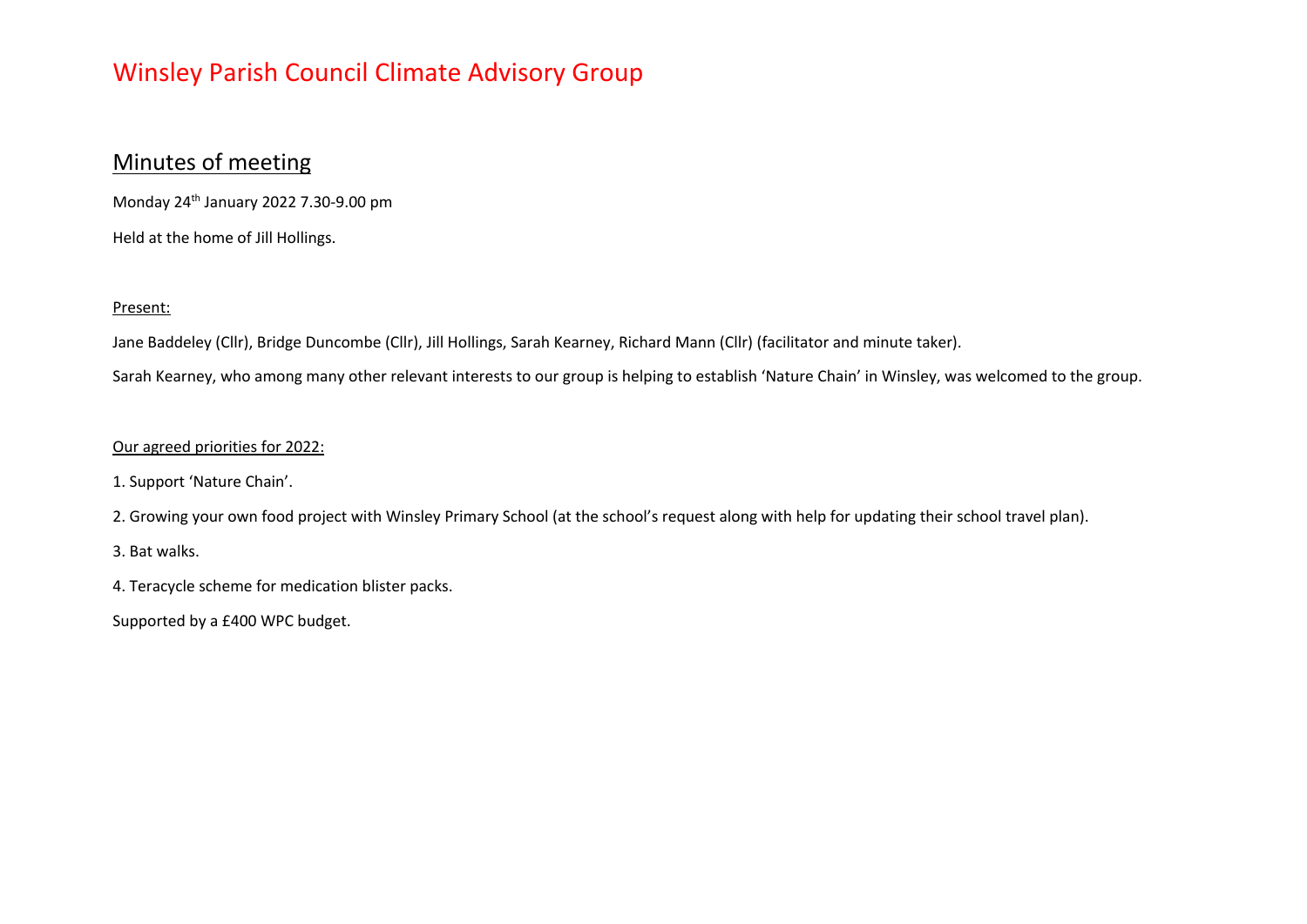### Action minutes:

| Priority areas        | Update                                                              | Decision                                                          | Action required/by                                    | By when [always next meeting unless stated |
|-----------------------|---------------------------------------------------------------------|-------------------------------------------------------------------|-------------------------------------------------------|--------------------------------------------|
| Nature Chain          | Information flyer being<br>produced. Could this<br>group help fund? | Would like to do so<br>although whether<br>budget has flexibility | whom []<br>Forward flyer printing<br>quote to RM [SK] | otherwise]<br><b>ASAP</b>                  |
|                       |                                                                     | uncertain but<br>combining with<br>advertising bat walks          | Check budget use with<br>Parish Clerk [RM]            | <b>ASAP</b>                                |
|                       |                                                                     | may work.                                                         | Nature Chain need a<br>venue with projection          | <b>ASAP</b>                                |
|                       |                                                                     |                                                                   | for their talk on Feb<br>23rd. To ask St Nicholas     |                                            |
|                       |                                                                     |                                                                   | $\sqrt{RM}$                                           |                                            |
| <b>Winsley School</b> | BD has been in touch<br>with the school<br>meeting date awaited.    |                                                                   | Remind school to<br>provide a meeting date<br>[BD]    |                                            |
| <b>Bat walks</b>      | Will be planned in time<br>for Bat's Summer<br>activity.            |                                                                   |                                                       |                                            |
| Teracycle scheme      | JH advised that the                                                 | We need details of the                                            | Provide details of the                                |                                            |
|                       | scheme costs £500 per                                               | Co-Op and any local                                               | Co-Op and any local                                   |                                            |
|                       | quarter and with a                                                  | Chemist schemes and                                               | Chemist schemes [JH]                                  |                                            |
|                       | scheme now at the Co-                                               | the group felt that                                               |                                                       |                                            |
|                       | Op on Bradford Riad<br>she feels this should                        | street reps for plastic                                           | [BD], [JH], [JB] to trial                             |                                            |
|                       | suffice.                                                            | recycling could be a<br>good approach in the                      | being plastic recycling<br>reps on their streets      |                                            |
|                       |                                                                     | village with BD, JH and                                           | and report back.                                      |                                            |
|                       |                                                                     | JB offering to do so.                                             |                                                       |                                            |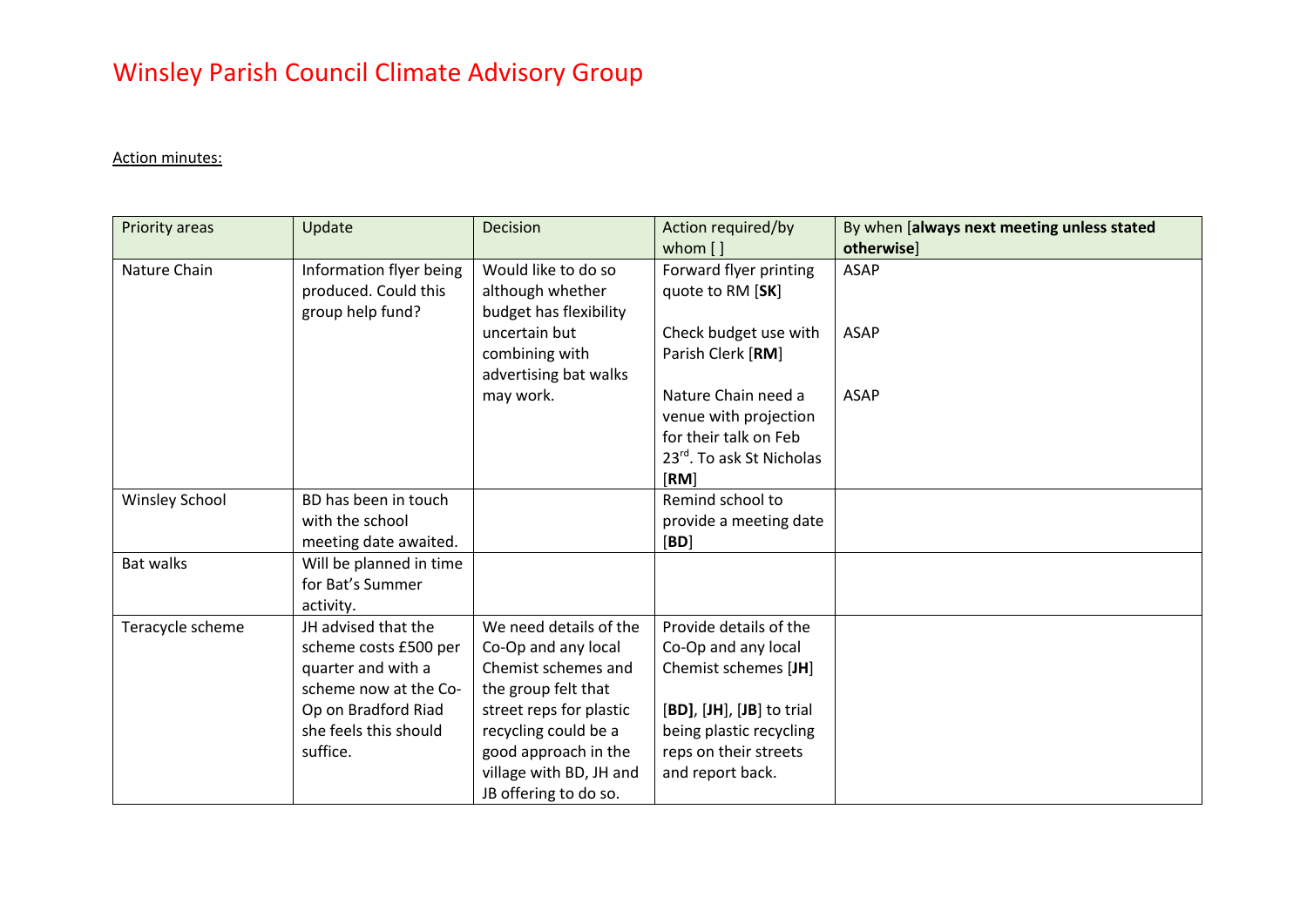| Other items          | Update                  | <b>Decision</b>         | <b>Action required/by</b><br>whom [] | By when [always next meeting unless stated<br>otherwise] |
|----------------------|-------------------------|-------------------------|--------------------------------------|----------------------------------------------------------|
| TPO survey           | WPC requests we         | Continue survey and     | [BD], [JB], [RM] to                  | Within 3-4 months.                                       |
|                      | complete our survey of  | whilst doing so provide | complete survey.                     |                                                          |
|                      | trees that would        | list of newly planted   |                                      |                                                          |
|                      | benefit TPOs and that   | verge trees and their   | [RM] to suggest                      | <b>ASAP</b>                                              |
|                      | we advise residents by  | site that have died due | dates/times.                         |                                                          |
|                      | means of a Weaver       | to strimming by iVerde  |                                      |                                                          |
|                      | article of our plans to | who will replace them.  | [JB] article for Weaver              |                                                          |
|                      | gauge levels of support |                         |                                      |                                                          |
|                      | and to be advised of    |                         |                                      |                                                          |
|                      | any trees we should     |                         |                                      |                                                          |
|                      | include in our survey.  |                         |                                      |                                                          |
| <b>Tree Planters</b> | A discussion about      |                         |                                      |                                                          |
| (Information only)   | planters on Tyning      |                         |                                      |                                                          |
|                      | Road coming to          |                         |                                      |                                                          |
|                      | Council next Tuesday.   |                         |                                      |                                                          |
| Haugh Farm           | A re-wilding project is |                         |                                      |                                                          |
| (Information only)   | underway.               |                         |                                      |                                                          |
| <b>House Martins</b> | RM has been             |                         |                                      |                                                          |
| (Information only)   | approached (by Gina     |                         |                                      |                                                          |
|                      | Adams) and is now       |                         |                                      |                                                          |
|                      | supporting her project  |                         |                                      |                                                          |
|                      | to support the House    |                         |                                      |                                                          |
|                      | Martin colony on        |                         |                                      |                                                          |
|                      | Tyning Road.            |                         |                                      |                                                          |
| New member proposal  | To invite Gina Adams    | Agreed.                 | <b>Extend invitation [RM]</b>        | <b>ASAP</b>                                              |
|                      | to join this group      |                         |                                      | This has been done and Gina has happily                  |
|                      |                         |                         |                                      | accepted.                                                |
| Theme a Parish       | Gina Adams had asked    | Agreed to explore.      | Ask Parish Clerk [RM]                | This is now on the WPC agenda for February.              |
| meeting on the       | RM if an environment    |                         |                                      |                                                          |
| Environment?         | themed day in the       |                         |                                      |                                                          |
|                      | Parish may be possible. |                         |                                      |                                                          |